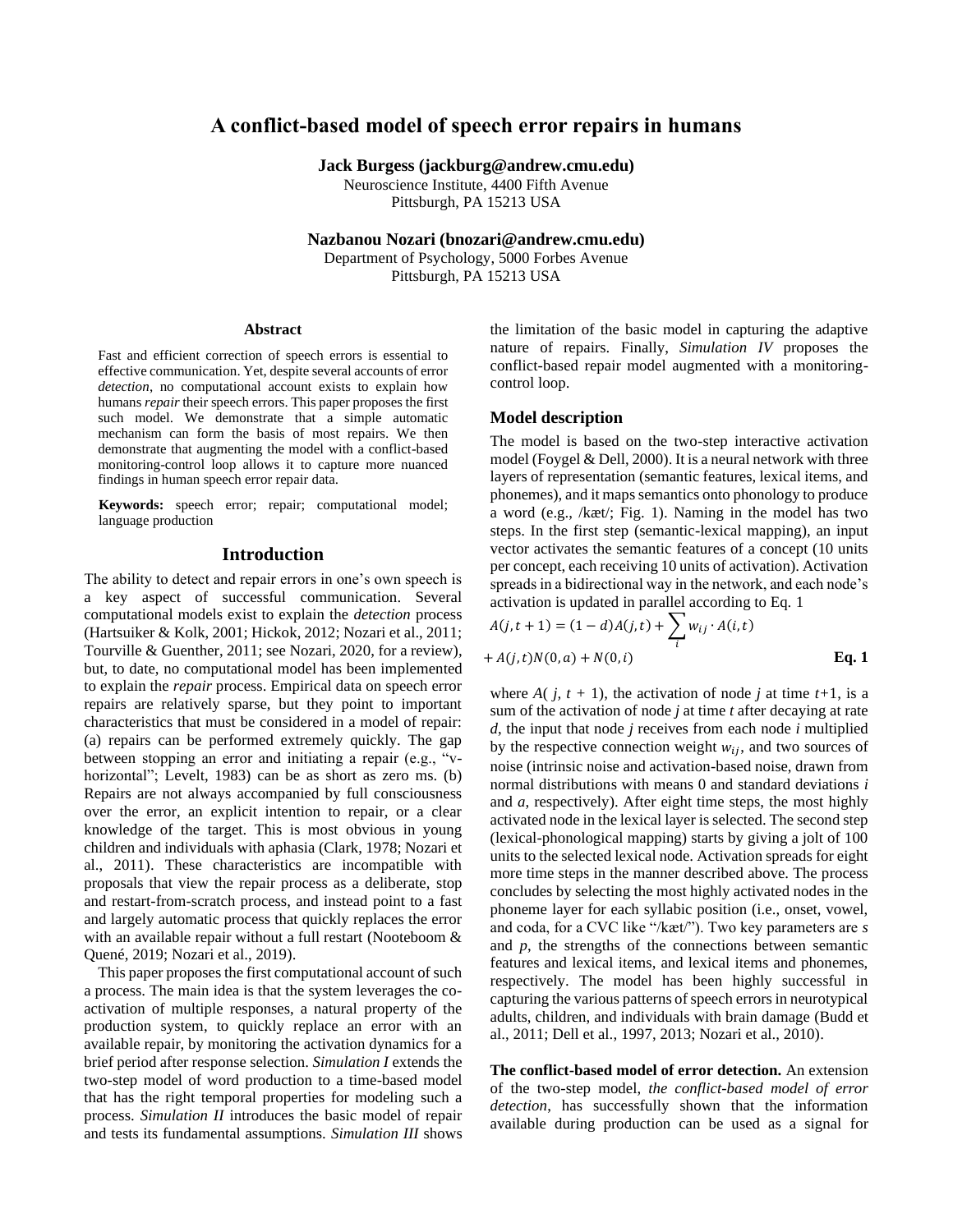detecting speech errors (Nozari et al., 2011). This model is based on a key component of the two-step model: throughout the process, the spread of activation activates not only the target, but also related representations through their shared connections (e.g., "dog" and "cat"; Fig. 1). The conflictbased model posits that higher levels of conflict are associated with higher probabilities of an error, a signal that the monitoring system uses to detect errors, sometimes before they become overt. Predictions of the conflict-based account have found support in children, individuals with brain damage, and L2 speakers (Hanley et al., 2016; Nozari et al., 2011, 2019). The current paper will extend the conflict-based model to explain not only error *detection* but also the mechanism underlying error *repairs*.



Figure 1. Schematic of the two-step interactive model of word production. "cat" is the target of the current trial.

### **Simulation I (a, b): the time-based model**

The goal of Simulation I is to create a time-based version of the two-step model (Ia), and to determine that conflict generated during its processing can reliably distinguish between correct and error trials at the lexical layer (Ib).

**Simulation Ia.** Despite its success in explaining error patterns, the two-step model does not address the temporal dynamics of the production process. This is clear in Figure 2a. Activation starts at very high levels and quickly drops over time. In reality, neural activation starts at low levels and gradually builds up as input processing converges on a given representation (a process modeled as evidence accumulation in drift diffusion or similar models). Since the repair process unfolds over time, it is critical that the underlying model is more realistic in capturing the temporal dynamics of word production. This can be achieved by a re-tuning of the model parameters. In our simulations, we also clamped the activation of the input, as the data simulated under Simulations III and IV came from tasks in which visual stimuli for naming are visible to the participants during the entire production time. Table 1 demonstrates the parameters in the original and time-based versions of the model. Equation 2 shows the new activation rule,

$$
A(j, t + 1) = (1 - d)A(j, t) + \sum_{i} w_{ij} \cdot A(i, t)
$$
  
+ 
$$
\sum_{i} w_{ij} \cdot fX_i + A(j, t)N(0, a) + N(0, i)
$$
 Eq. 2

where clamping is implemented as  $\sum_i w_{ij} \cdot fX_i$ , where X is the binary input feature vector  $(X_i = 1$  signifies feature *i* is

present) and *f* is the input feature strength. Twenty batches of 10,000 trials were simulated using the original and timebased models.

**Results of simulation Ia.** As shown in Figure 2b, activation starts at zero and grows over time in the time-based model, with the activation of the target gaining over competitors with more time. The mean values and SDs for correct, semantic, and other errors were 96.93 ±0.13%, 2.76% ±0.15, and 0.31%  $\pm 0.03\%$  for the original model, and 97.81%  $\pm 0.16\%$ , 2.04%  $\pm 0.14\%$ , and  $0.15\%$   $\pm 0.06\%$  for the time-based model, showing largely comparable response profiles across the two models, despite the changed temporal dynamics. Since this project targets lexical repairs and our proposed mechanism is focused on the lexical layer, all models past this point will only include the first step of mapping (semantic-lexical). "correct" and "error" will correspondingly refer to the target and semantic errors in the lexical layer (almost all of the errors at this stage in a normal production system).

Table 1: Original and time-based model parameters. See text for parameter descriptions.

| Parameter  | Original | Time-based |
|------------|----------|------------|
| s weight   | 0.04     | 0.0005     |
| $p$ weight | 0.04     | 0.0005     |
|            | 0.6      | 0.05       |
|            | 10       | 0.1        |
|            | 0.01     | 0.003      |
| a          | 0.16     | 0.16       |
|            |          | 20         |



Figure 2. Trajectories of mean lexical activation (±SD) over time for correct, semantic, and other error types in the original (a) and time-based model (b).

**Simulation Ib.** Next, we tested whether conflict in the timebased model could reasonably distinguish between error and correct trials. Two measures of conflict were tested. (1) *Point conflict* compares the activations of the two most activated nodes at the end of the semantic-lexical mapping process, i.e., the lexical selection point (Eq. 3).

Point conflict = 
$$
ln\left(\frac{1}{|A(cat,T)-A(dog,T)|}\right)
$$
 Eq. 3

(2) The second conflict measure, *Integral conflict,* measures the activation difference between the target and semantic competitor nodes throughout the entire process (Eq. 4).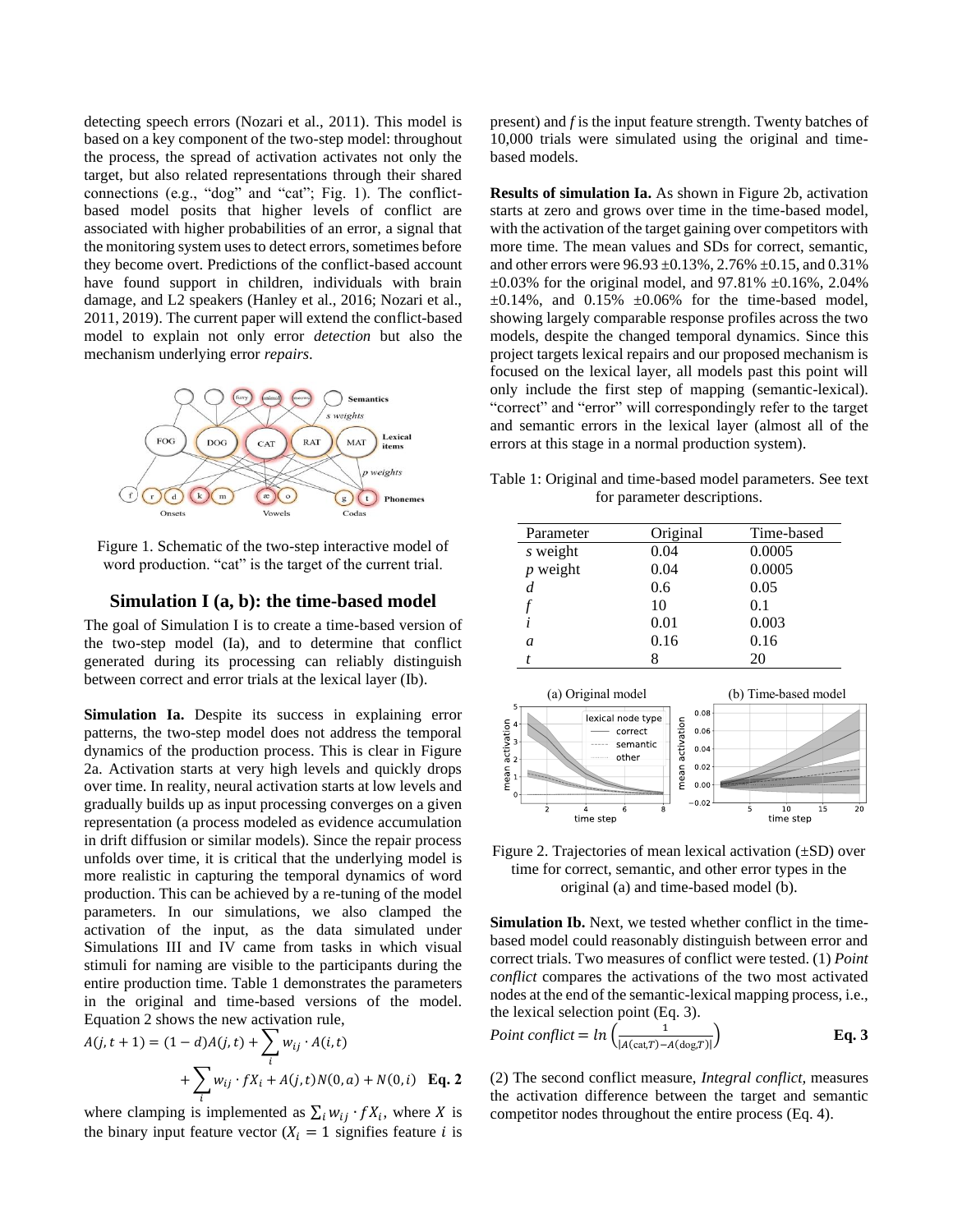$$
Integral\; conflict = ln\left(\frac{1}{\int |A(\text{cat},t) - A(\text{dog},t)|dt}\right) \qquad \qquad \mathbf{Eq. 4}
$$

These two measures were calculated for each of 50,000 trials simulated with the time-based model with parameters in Table 1. For each measure, values were divided into two distributions (correct, error) based on the lexical response at time *t20* (Fig. 3). The sensitivity of the two measures of conflict in distinguishing between error and correct trials was compared using Cohen's *d*, calculated as the difference between average conflict in error  $(m_e)$  and correct trials  $(m_e)$ scaled by the pooled standard deviation  $(s_n)$  of the two distributions (Eq. 5).

$$
d = \frac{m_e - m_c}{s_p}, s_p = \sqrt{\frac{(n_c - 1)s_c^2 + (n_e - 1)s_e^2}{n_c + n_e}}
$$
 Eq. 5

where  $n_c$  and  $n_e$  respectively denote the number of error and correct trials and  $s_c$  and  $s_e$  respectively denote the standard deviation of conflict in correct and error trials.

**Results of simulation Ib.** Figure 3 shows the results of Simulation Ib. Cohen's *d* for *Point conflict* (Fig. 3a) and *Integral conflict* (Fig. 3b) was 2.6 and 1.5, respectively, suggesting the former to be a more sensitive measure for distinguishing errors from correct responses. For this reason, we used the point conflict measure for gauging conflict in the later sections of this study.



Figure 3: Density histograms of conflict measures for correct vs. error trials in the time-based model (scaled so area under each curve is 1). Point conflict (a) and Integral conflict (b). The vertical line shows a possible placement of the criterion or c, as a cutoff point above which a trial is determined to be an error.

**Discussion.** Simulation I showed that the time-based version of the two-step model preserves its original qualities, including conflict as a strong signal discriminating between correct and error trials, while better capturing activation dynamics. It thus provides a suitable basic model for implementing the repair process in Simulation II.

#### **Simulation II: the basic model of repair**

Simulation II implements the basic conflict-based model of repairs. The proposed mechanism is a *"respond and check"* process: at a given time step (*t20*) the model produces a response by selecting the most highly activated node (this is similar to a deadline for response generation). Processing, however, is allowed to continue for a little while longer (until *t25*), at which time the model "checks" the response by reexamining which node has the highest activation. If it is the same as the produced response, no action is taken. If, on the other hand, a different node has a higher activation at this point, the model automatically replaces the old response with the new response, i.e., it generates a repair.

The rationale for the proposed mechanism is based both on the action monitoring literature and the dynamics of the timebased model. The former points to evidence for continued processing after response generation as one of the key monitoring mechanisms for action regulation (e.g., Yeung et al., 2004). The latter is based upon the differential dynamics of activation in correct and error trials. This is illustrated in Figure 4, as two examples. In the majority of the *correct trials* (e.g., Fig. 4a), the correct representation gains a clear advantage over the error representation early on and maintains that advantage. This leads to the generally low conflict demonstrated in Simulation I. Thus, there is a high probability that the selected response at *t20* and the check at *t25* are the same, i.e., no repair. *Error trials*, on the other hand, often entail noisy activation of both responses up to the response point (high conflict), which may lead to the selection of the error representation as response at *t20* (Fig. 4b). Over time, however, continued processing increases the signal-to-noise ratio, leading to the correct representation gaining advantage over the error representation. We propose the detection of this new response triggers the repair process.



Figure 4. Example of activation dynamics in correct and error trials. Response is the most active node at t20. Check happens at t25. A repair is made if the response at t20  $\neq$  t25.

The simple and automatic nature of this process makes for an elegant model, but it also assumes that anytime the response and the check are different, a repair is undertaken. The efficiency of this claim must be verified, because if the mechanism also turns many correct responses into errors, then it is fairly useless as a repair mechanism. Simulation II addresses this issue within a signal detection framework. Using 50,000 simulations with the time-based model, we implemented the "respond and check" mechanism. The most activated nodes at *t20* (response) and *t25* (potential repair) were determined on each trial. Four trial types ensued from (*t20, t25*) response pairing: a hit (error, correct), a miss (error, error), a correct rejection (correct, correct), and a false alarm or FA (correct, error). A good repair model is expected to have a high hit rate, together with a low FA rate.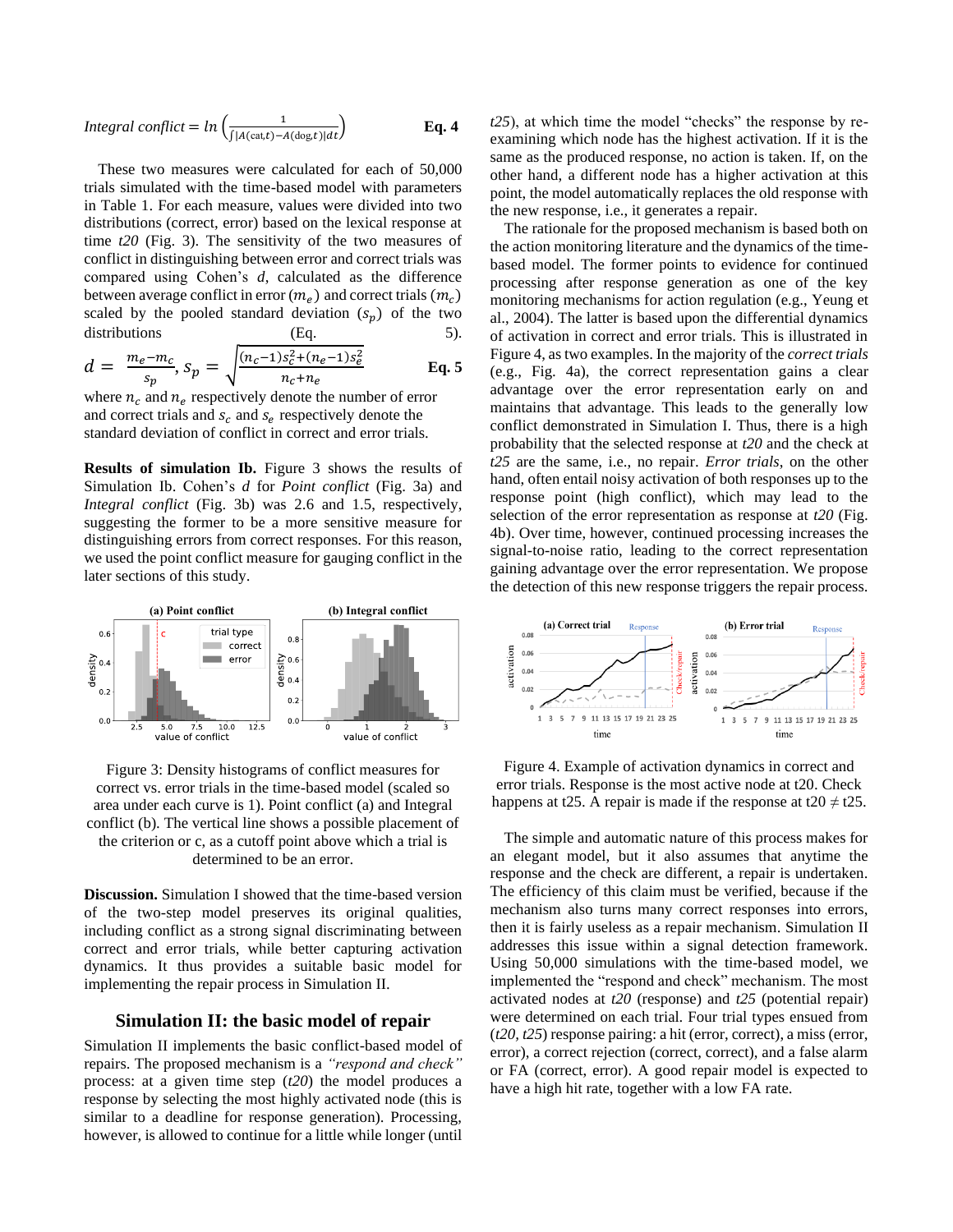**Results.** The simulation returned a hit rate of 76% and a FA rate of 1.8%. While this FA does not look that high, recall that there are many more correct trials than error trials, and thus a  $FA > 1\%$  implies many correct responses turned into errors, which is neither efficient, nor common. A reasonable FA rate must, however, be determined in light of what is reasonable as a hit rate. Corpus analyses of repairs report that hit rates often hover between 50-65% (Nooteboom, 2005). We must thus inspect what the model's FA rate is at hit rates corresponding to these values. But how to set different hit rates for the model? The conflict theory provides an answer: we set a criterion, a value of conflict above which the monitor determines that a trial is likely to be an error and therefore implements a repair if response at  $t20 \neq t25$  (Fig. 2a). Figure 5 shows the relationship between the values of criterion and hit rate/FA rates for criteria between 2.75 and 6.5 in increments of 0.75. The smaller the criterion, the higher the hit rate, but also the higher the FA rate. A criterion of 4.25 generates 62% hit rate (the upper bound in the corpus analyses), with a 0.7% FA rate, showing that for usual hit rates (< 65%), the model's FA rate is reasonably low.



Figure 5. ROC of conflict-based repairs generated in Simulation II. The values on the curve show the conflictbased criteria for implementing a repair.

**Discussion.** Using a simple "respond and check" mechanism with conflict thresholding, the basic conflict-based repair model successfully captures the repair pattern in human data.

#### **Simulation III: handling adaptive repairs**

The basic repair model in Simulation II captures the fast and automatic nature of repairs well, but it is unlikely that this is all there is to repairs. Detecting the need for repairs is a strong signal that additional control resources are needed to maintain optimal performance. In humans, this is achieved by a monitoring-control loop, which constantly assesses the need, and deploys control accordingly (e.g., Botvinick et al., 2001; Yeung et al., 2004). The basic repair model has no such mechanism and is thus expected to fail in capturing the adaptive nature of repairs. Simulation III was designed to test this shortcoming using a well-replicated empirical finding in human speech error repair data, namely that an increase in the probability of errors is often accompanied by a greater proportion of repairs on such errors (Levelt, 1983, 1989; Nooteboom & Quené, 2015; Nozari et al., 2019). In other words, upon detecting the higher probability of committing a speech error, speakers adapt their behavior (e.g., by becoming more vigilant) to repair more of those errors, and thus keep communication informative.

Empirical data are taken from Nozari et al. (2019). Participants watched short cartoon clips in a "haunted hotel" scenario, in which objects in a hotel room performed different actions on a second object, and described the event in sentences like *"The yellow curtain jumped over the brown window"* in real time. The second noun phrase, NP2 (e.g., the brown window), elicited significantly more errors than the first noun phrase, NP1, which was semantically related to it (e.g., the yellow curtain; Fig. 6a). Critically, participants also repaired a significantly greater proportion of their errors on NP2 than on NP1 (Fig. 6b).

The greater error rate on NP2 stems from the semantic blocking effect (e.g., Schnur et al., 2009), a finding that producing a target word makes it more difficult to produce a semantically related word later. A common explanation for this is an error-based learning account, according to which, upon producing NP1, the connections between the subset of semantic features shared between NP1 and the related NP2 become stronger for NP1 and weaker for NP2 (Oppenheim et al., 2010; Oppenheim & Nozari, 2021). This differential adjustment of weights leads to a greater likelihood of producing NP1 as an error when NP2 next becomes the target. Our goal was not to implement the full learning model in the repair model. Rather, it was to simulate the end-point of learning, as implemented in Oppenheim and Nozari (2021), to capture the mechanism underlying the higher error rates on NP2. Simulation III was thus run with the default values in Table 1 for simulating NP1, and adjusted postlearning weights for simulating NP2 (i.e., positive and negative changes to the selective weights targeted by errorbased learning, with  $\delta = 4.25E^{-5}$ ). A criterion of 4.25 from Simulation II was used to adjust the hit rate/FA ratio. We ran 20 batches of 10,000 simulations for each NP.



Figure 6. Results of Simulation III. Mean error proportions  $\pm$ SE (a) and proportion of corrected error  $\pm$ SE (b) in empirical data from Nozari et al. (2019). Corresponding data on error proportions (c) and proportion of corrected error (d) from Simulation III.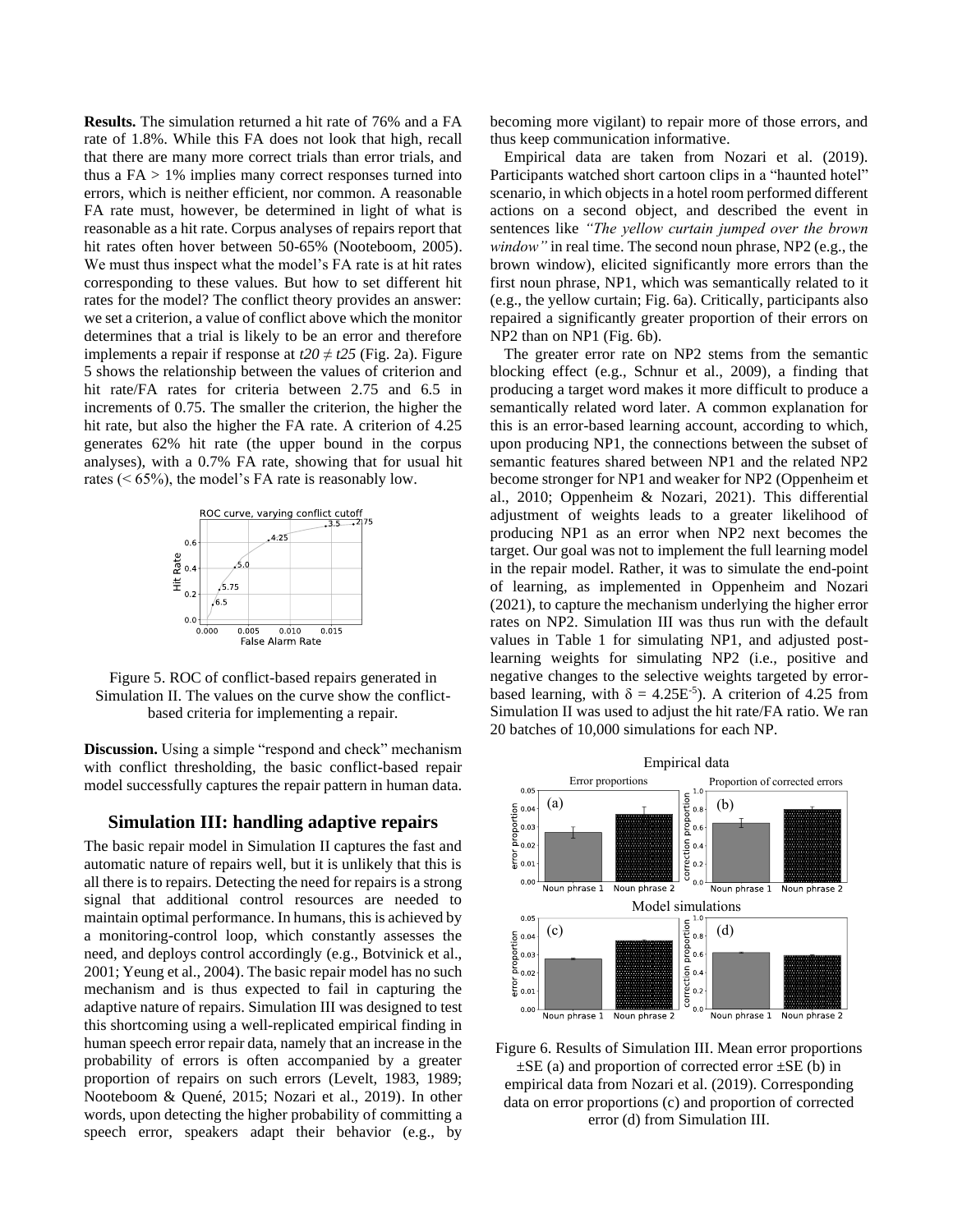**Results.** Figure 6 shows the results of Simulation III. With simulated error rates (Fig. 6c) matched to the empirical data (Fig. 6a), and the criterion of 4.25, the model correctly estimates the proportion of corrected errors on NP1 to be around 60% (Fig. 6d), as observed in the empirical data (Fig. 6b). However, it fails to capture the increase in the proportion of corrected errors in the more error-prone (NP2) situation. If anything, the model estimates a slightly lower repair rate on NP2 (59%; SE =  $0.75%$ ) than NP1 (62%, SE =  $0.62%$ ; Fig. 6d), a pattern opposite of that observed in the empirical data.

**Discussion.** While the basic conflict-based model captures the repair pattern in the baseline (NP1) condition well, it fails to show the enhanced repair rates in the more difficult (NP2) condition observed in the empirical data. Simulation IV proposes an augmented model to address this problem.

## **Simulation IV: the augmented model of repair**

Results of Simulation III showed the limitation of the basic model in simulating the adaptive nature of repairs. This is not surprising, since the model has no regulatory mechanism. Simulation IV augments the model with a feedback loop. This loop consists of a monitor that keeps track of the amount of conflict and scales the input proportional to that amount.

One way to construct such a loop is to use the value of conflict in each trial to scale the input accordingly. This model would represent a system with no memory. More reasonable, however, is a loop that retains some information about the relative difficulty and likelihood of error in certain situations. For the data set used in Simulation III, for example, the speakers often experience greater difficulty on the production of NP2 than NP1, learning that this position is an error-prone situation over the course of the experiment. We model this process by maintaining a running average of conflict on NP1 and NP2 separately, updated each time a new NP is produced. This constitutes the monitoring part of the loop. Control is implemented by scaling the input proportional to the running average of conflict in each condition (NP1 vs. NP2). Cognitively, this translates into focusing attention on the concept of the to-be-produced word, in order to produce the correct label, a process likely to increase accuracy in language production.

The simplest way to implement a monitoring-control loop is to have a linear function to model the input gain based on average conflict. The linear function has two problems though: (a) theoretically, it implies that every trial will get some boost, i.e., at least some level of additional control is constantly recruited. It also means that there is no upper bound to how much control should be recruited. This would be extremely energy-consuming. (b) Empirically, a linear function fails to improve the pattern observed in Fig. 6d, because it cannot overcome the differential weight changes that caused the disadvantage for the correct response on NP2 to begin with. More reasonable is a function that scales input within a certain range, i.e., with lower and upper bounds on a linear function. This is best captured by a sigmoidal function. We thus modeled the input gain as a logistic function (Eq. 6).

$$
inputGain = \frac{a}{1 + e^{-b(\bar{x} - c)}} \qquad \qquad \text{Eq. 6}
$$

where  $\bar{x}$  is the running average of conflict within a condition, *a* determines the activation bounds, *b* determines how graded control implementation should be, and *c* determines a "set point" against which fluctuations of conflict are measured (Fig. 8a). It is reasonable to assume that such a set point is derived from speakers' vast experience with language production, i.e., is the current situation easier or more difficult than what I am used to? Thus to determine this set point in the model, we ran the model for 200,000 trials over each NP1 and NP2, and averaged conflict over all trials to simulate a range of experience. The obtained value, 3.42, was used for parameter *c* in Simulation IV. No a priori information is available to determine the values of *a* and *b*. Therefore, we ran a parameter space search to determine how different values of these two parameters change the behavior of the augmented conflict-based model of repair.

#### **The final model**



Figure 7. A schematic of the augmented conflict-based model of repair. The example shows a trial in which the error "dog" has been repaired to the target "cat".

Figure 7 presents the augmented model of repairs. The model has three stages: *response production, monitoringcontrol loop*, and repair, with the steps outlined below. *1. Response production*

- a) Input for "cat" is activated at the semantic level.
- b) Lexical nodes of "cat" and "dog" are activated.
- c) The most active lexical node is produced (response).

*2. Monitoring-control loop*

- a) Conflict  $(X)$  is measured at the time of response  $(t20)$ .
- b) Input at *t21* receives a boost, which is scaled as a function of the running average of conflict  $(f(\overline{X}))$ . The gain is near-zero for conditions with conflict levels lower than the set-point, thus control is effectively only recruited on demanding trials.

*3. Repair (or not)*

- a) Processing continues for a short period after response generation with the scaled input.
- b) The most active node in the lexical layer at *t25* is selected as a potential repair.
- c) If original response = potential repair  $\rightarrow$  no repair. If original response  $\neq$  potential repair  $\rightarrow$  change response to potential repair, i.e., the model repairs the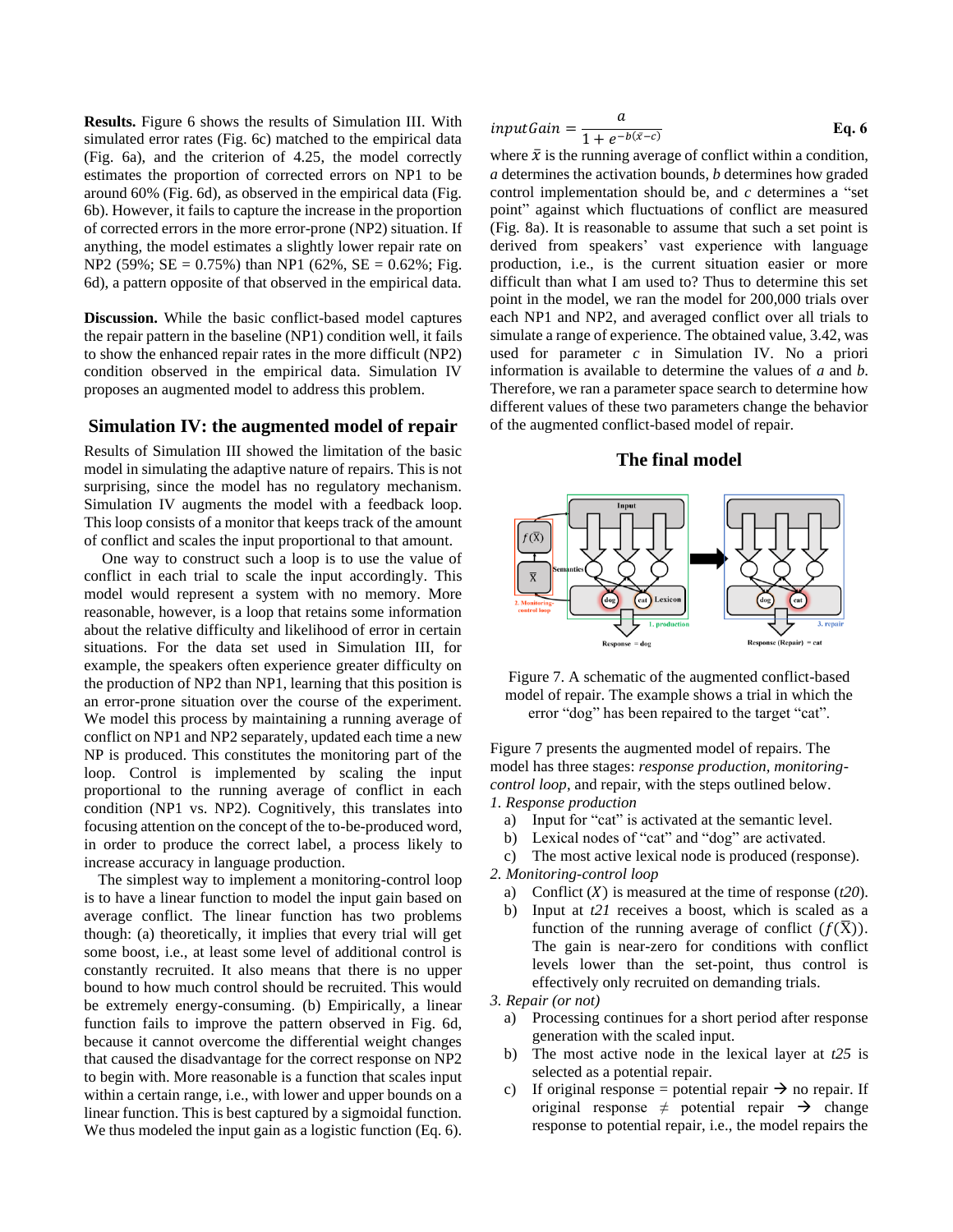original response. A criterion can be imposed at this stage to adjust the hit rate. This model was used in Simulation IV.

**Results.** Figure 8b shows the results of the parameter search, and Figure 8c illustrates the simulation results using  $(a, b)$  = (40, 70), which provide a good match to the empirical data. Two points are noteworthy about Fig. 8b. First, a large part of the parameter space (values above 0) produces the effect of interest, i.e., the increase in the proportion of repairs in the more error-prone condition. Second, only values of *b* above 70 produce effect sizes comparable to the empirical data. These values correspond to a steep logistic function, in which small values of conflict lead to near-zero gains on the input, while conflict values above the set-point deploy full control. This, in turn, means that control is rarely recruited in situations where the difficulty (indexed by conflict) is estimated to be around or lower than that generally experienced by the speakers, but the detection of a difficult situation can quickly engage high levels of attention.





**Discussion.** Augmenting the basic conflict-based model of repair with a monitoring-control loop enables it to simulate more nuanced patterns observed in human speech error repair data, including the adaptive nature of repairs.

# **General Discussion**

The main idea expressed in this paper was that many speech errors can be repaired by quickly replacing a response with an already-activated alternative, instead of restarting the production process. In four simulations, we gradually built upon the basic structure of the two-step model of word production to arrive at an augmented conflict-based model, which, to our knowledge, is the first computational model of speech error repairs in humans. The simple and automatic basic mechanism of this model allows for fast and subconscious detection of lexical errors, even before they become overt. The addition of the monitoring-control loop further enables the model to capture the nuances in speech error data that reflect the adaptable nature of human behavior.

Aside from capturing the data directly tested in the above simulations, the model provides a theoretical explanation for additional data not directly tested here. The basic subconscious process explains reports of subconscious repairs in children in speech (Clark, 1978) and adults in other modalities of language production and their rapid timing (Pinet & Nozari, 2021). The model also explains a behavior commonly observed in aphasia; patients "grope" for the correct response, by producing a quick string of related repairs. In segmental repairs, this is called conduite d'approche (Kohn, 1984), but it is also seen in lexical repairs, for example, "orange, peach, no, apple", produced in response to the picture of a "watermelon" (Nozari, 2019). This behavior reflects the basic premise of the conflict-based repair model: change the current response if another one overtakes it quickly in activation. In healthy mature systems, the change is often from an error to a correct response, but in damaged systems, where the signal-to-noise ratio is low, it is possible to choose another error as repair, and repeatedly so, because spreading activation does not cleanly converge on the correct response.

One alternative to the conflict-based model is forward models, e.g., DIVA (Guenther, 1994; Tourville & Guenther, 2011). In DIVA, predicted perceptual outcomes of a speech motor command are compared to the actual perceptual outcomes of speech, and discrepancies lead to the generation of an error signal, which can later be used for correction. DIVA is a powerful model for explaining articulatoryphonetic adjustments to speech over time (i.e., on the next trial), but its dependence on overt perceptual outcomes makes it difficult for the model to explain fast lexical repairs initiated pre-verbally. A similar model, the Hierarchical State Feedback Control (HSFC; Hickok, 2012) detects errors through a discrepancy in the activation of motor and corresponding perceptual representations, but does not propose a mechanism for repairs.

#### **Limitations and future directions**

(1) This model only implemented lexical repairs, but the basic process is applicable to phonological repairs as well, which should be explored in future work. (2) The finding of an increased proportion of repairs as a function of increased error rates has been reported under different circumstances, only one of which was tested in Simulation III. Future explorations should include other manipulations of error rates (e.g., by changing planning time constraints) and examining how the model's repair behavior changes as a function of changes to the error rate. (3) Related to the second limitation, more appropriate gain functions may exist, which must be explored based on simulations of a wider range of data.

In conclusion, this work has taken the first step to propose a computational model that successfully captures speech error repair behavior in humans, which can be used as a framework for future testing and improvement.